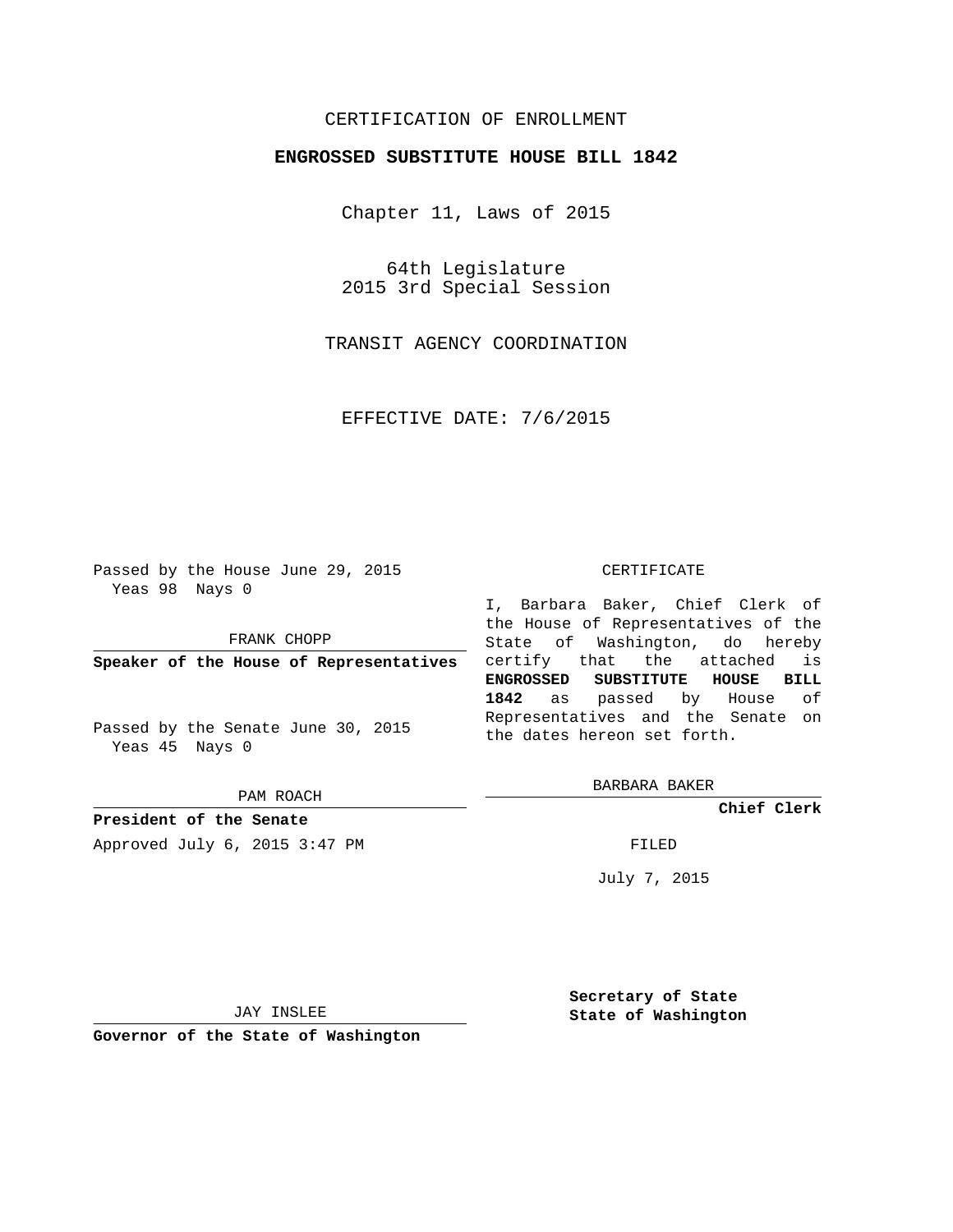### **ENGROSSED SUBSTITUTE HOUSE BILL 1842**

Passed Legislature - 2015 3rd Special Session

## **State of Washington 64th Legislature 2015 Regular Session**

**By** House Transportation (originally sponsored by Representatives Farrell, Hargrove, Fey, Harmsworth, Senn, Wylie, Gregerson, Robinson, Walkinshaw, Zeiger, Fitzgibbon, Moscoso, Tarleton, and Clibborn)

READ FIRST TIME 02/27/15.

 AN ACT Relating to improving transit agency coordination; amending RCW 35.58.2796 and 47.66.030; adding a new section to chapter 47.66 RCW; creating a new section; providing an expiration 4 date; and declaring an emergency.

BE IT ENACTED BY THE LEGISLATURE OF THE STATE OF WASHINGTON:

 NEW SECTION. **Sec. 1.** The central Puget Sound is projected to grow considerably, in both population and jobs, over the course of the next several decades. It is thus critical that all its transportation infrastructure be well planned and coordinated, including its transit systems. It is the intent of the legislature to encourage this planning and coordination on the part of central Puget Sound transit systems in order to improve the user experience, increase ridership, and make the most effective use of tax dollars.

 **Sec. 2.** RCW 35.58.2796 and 2011 c 371 s 2 are each amended to 15 read as follows:

16 (1)(a) The department of transportation shall develop an annual report summarizing the status of public transportation systems in the state for the previous calendar year. By December 1st of each year, the report must be made available to the transportation committees of the legislature and to each municipality, as defined in RCW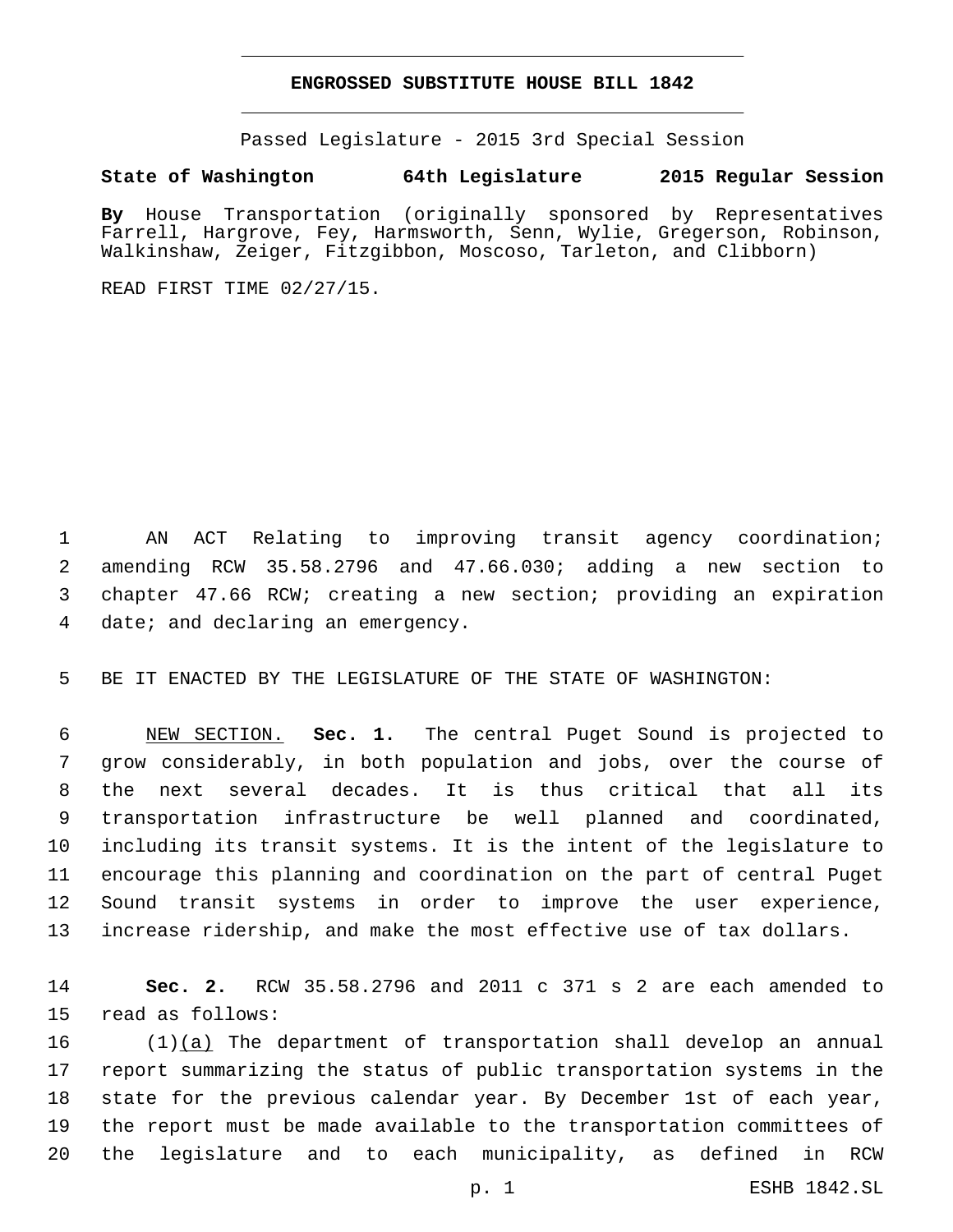35.58.272, and to individual members of the municipality's 2 legislative authority.

 ( $(\frac{2}{2})$ ) (b) To assist the department with preparation of the report, each municipality shall file a system report by September 1st of each year with the state department of transportation identifying its public transportation services for the previous calendar year and its objectives for improving the efficiency and effectiveness of those services. The system report shall address those items required for each public transportation system in the department's report.

 $((+3+))$   $(c)$  The department report shall describe individual public transportation systems, including contracted transportation services and dial-a-ride services, and include a statewide summary of public transportation issues and data. The descriptions shall include the following elements and such other elements as the department deems appropriate after consultation with the municipalities and the 16 transportation committees of the legislature:

17  $((+a))$   $(i)$  Equipment and facilities, including vehicle 18 replacement standards;

19  $((+b))$   $(ii)$  Services and service standards;

 (( $\leftarrow$ )) (iii) Revenues, expenses, and ending balances, by fund 21 source;

 ( $(\overline{d})$ ) (iv) Policy issues and system improvement objectives, including community participation in development of those objectives 24 and how those objectives address statewide transportation priorities;

 $((+e))$   $(y)$  Operating indicators applied to public transportation services, revenues, and expenses. Operating indicators shall include operating cost per passenger trip, operating cost per revenue vehicle service hour, passenger trips per revenue service hour, passenger trips per vehicle service mile, vehicle service hours per employee, and farebox revenue as a percent of operating costs.

 $((+4))$   $(d)$  To the extent that information is available, the department report must include descriptive information on any other modes of public transportation, the impact of public transportation on transportation system performance, and how public transportation helps the state meet the transportation system policy goals described 36 in RCW 47.04.280.

 (2)(a) The department of transportation shall develop an annual report summarizing the status of public transportation system coordination in and between counties with a population of seven hundred thousand or more that border Puget Sound for the previous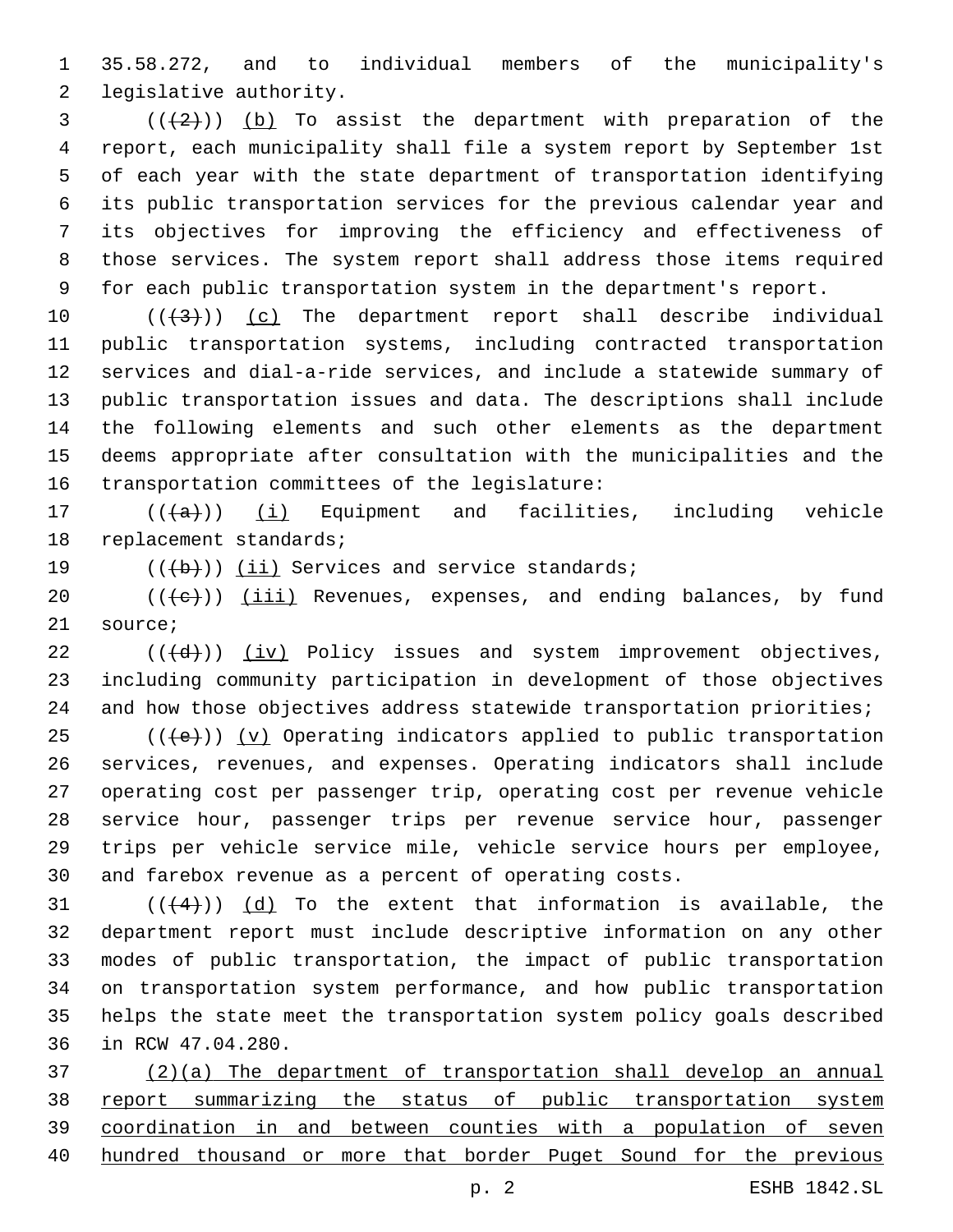calendar year. By December 1st of each year, the report must be made available to the transportation committees of the legislature and to each municipality, as defined in RCW 35.58.272, located in a county with a population of seven hundred thousand or more that borders Puget Sound and to individual members of the municipality's legislative authority.6

 (b) To assist the department with preparation of the report required under this subsection, each municipality, as defined in RCW 35.58.272, located in a county with a population of seven hundred 10 thousand or more that borders Puget Sound shall file a report by 11 September 1st of each year with the department identifying its coordination efforts in the previous calendar year with other municipalities, as defined in RCW 35.58.272, located in counties with 14 a population of seven hundred thousand or more that border Puget

Sound in the following areas:

(i) Integrating marketing efforts;

17 (ii) Aligning fare structures;

18 (iii) Integrating service planning;

 (iv) Coordinating long-range planning, including capital projects planning and implementation;

 (v) Integrating other administrative functions and internal 22 business processes as appropriate; and

(vi) Integrating certain customer-focused tools and initiatives.

 **Sec. 3.** RCW 47.66.030 and 2005 c 318 s 4 are each amended to read as follows:25

 (1)(a) The department shall establish a regional mobility grant program. The purpose of the grant program is to aid local governments in funding projects such as intercounty connectivity service, park and ride lots, rush hour transit service, and capital projects that improve the connectivity and efficiency of our transportation system. The department shall identify cost-effective projects that reduce delay for people and goods and improve connectivity between counties and regional population centers. The department shall submit a prioritized list of all projects requesting funding to the 35 legislature by December 1st of each year.

 (b) Once the department has a prioritized list, pursuant to (a) of this subsection and RCW 47.66.040, of all projects requesting funding, the department shall reprioritize the projects in counties with a population of seven hundred thousand or more that border Puget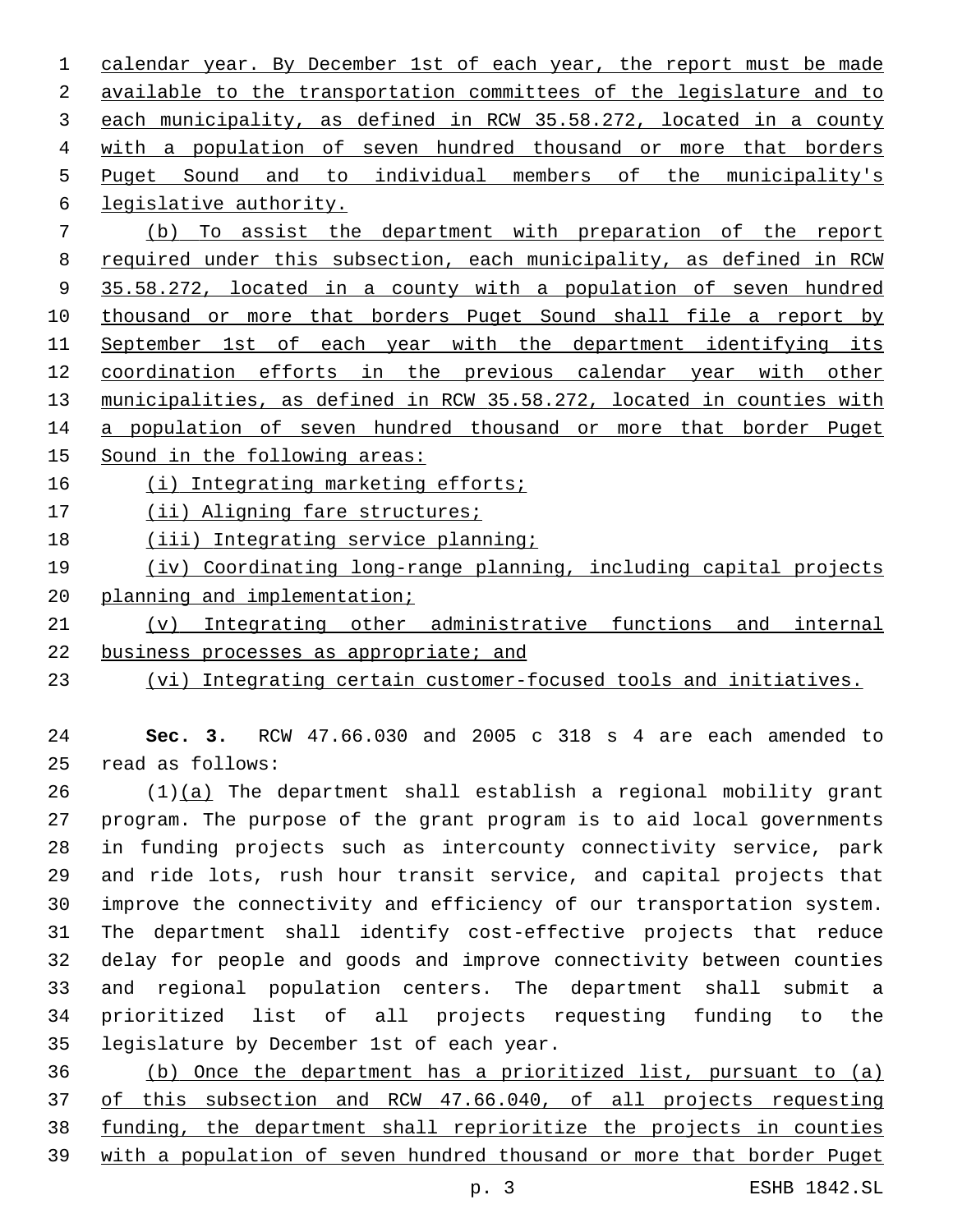Sound based on the same criteria used for the prioritized list as well as the additional criteria of coordination and integration. After this reprioritization, the department shall integrate these reprioritized projects with the prioritized projects from all other counties while ensuring that the prioritized projects from all other counties do not move to a lower relative position on this integrated list or, if a prioritized project from all other counties is in the funded portion of the prioritized list, out of the funded portion of 9 this integrated list.

 (2) The department may establish an advisory committee to carry 11 out the mandates of this chapter.

 (3) The department must report annually to the transportation committees of the legislature on the status of any grants projects 14 funded by the program created under this section.

 NEW SECTION. **Sec. 4.** A new section is added to chapter 47.66 16 RCW to read as follows:

 (1) The transit coordination grant program is created in the department. The purpose of the transit coordination grant program is to encourage joint planning and coordination on the part of central Puget Sound transit systems in order to improve the user experience, increase ridership, and make the most effective use of tax dollars. The department shall oversee, manage, score, select, and evaluate transit coordination grant program project applications, and shall select transit coordination grant recipients annually. A transit agency located in a county or counties with a population of seven hundred thousand or more that border Puget Sound is eligible to apply to the department for transit coordination grants.

 (2) Projects eligible for transit coordination grants include, 29 but are not limited to, projects that:

30 (a) Integrate marketing efforts;

- 31 (b) Align fare structures;
- 32 (c) Integrate service planning;

 (d) Coordinate long-range planning, including capital projects 34 planning and implementation;

 (e) Integrate other administrative functions and internal 36 business processes as appropriate; and

(f) Integrate certain customer-focused tools and initiatives.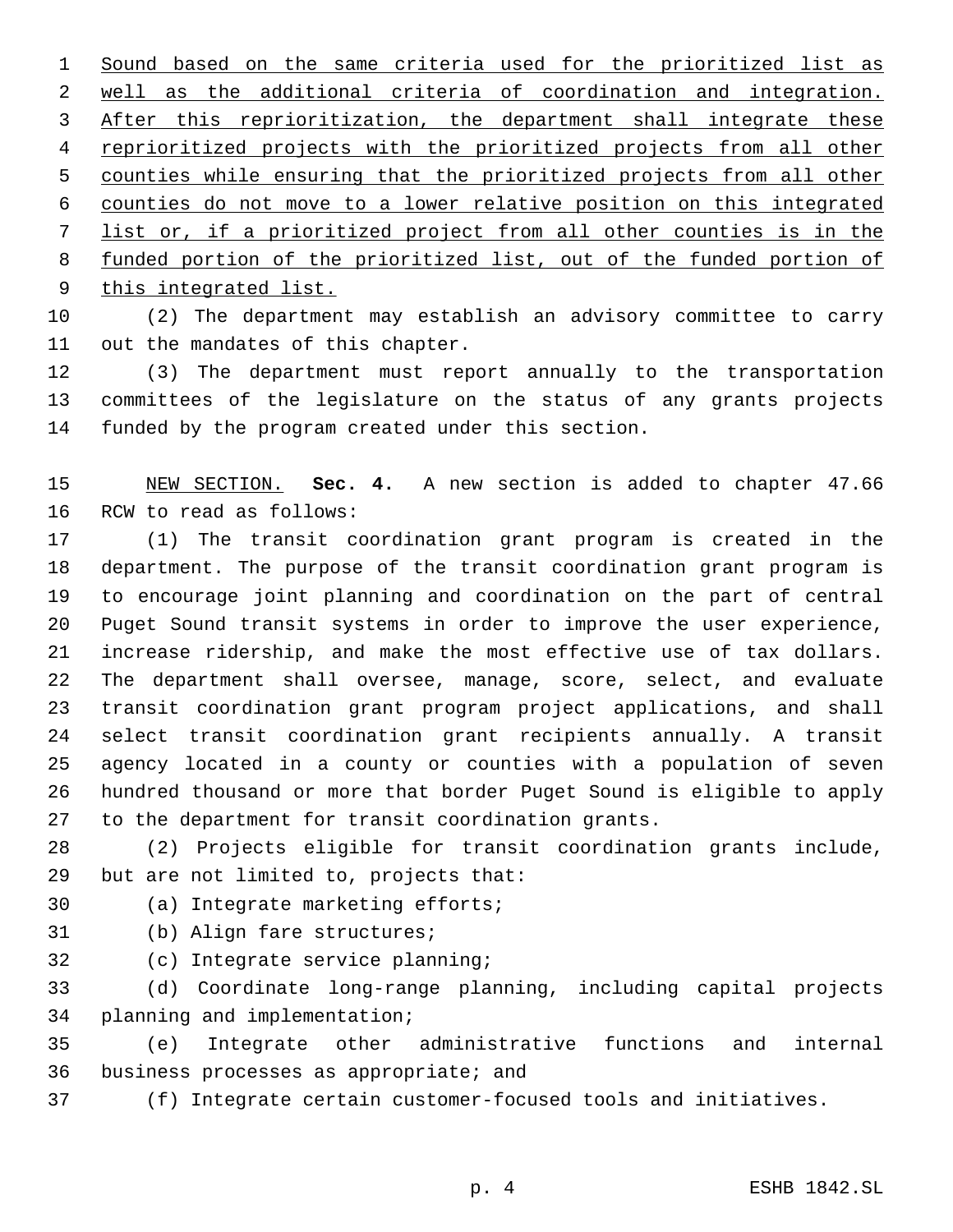(3) Transit coordination grants must, at a minimum, be proposed jointly by two or more eligible transit agencies and must include a 3 description of the:

(a) Issue or problem to be addressed;4

5 (b) Specific solution and measurable outcomes;

 (c) Benefits such as cost savings, travel time improvements, improved coordination, and improved customer experience; and

 (d) Performance measurements and an evaluation plan that includes the identification of milestones towards successful completion of the 10 project.

 (4) Transit coordination grant applications must include measurable outcomes for the project including, but not limited to, 13 the following:

 (a) Impacts on service, such as increased service, improved service delivery, and improved transfers and coordination across 16 transit service;

 (b) Impacts on customer service, such as: Improved reliability; improved outreach and coordination with customers, employers, and communities; improvements in customer service functions, such as customer response time and web-based and other communications; and

 (c) Impacts on administration, such as improved marketing and outreach efforts, integrated customer-focused tools, and improved 23 cross-agency communications.

(5) Transit coordination grant applications must also include:

25 (a) Project budget and cost details; and

 (b) A commitment and description of local matching funding of at 27 least ten percent of the project cost.

 (6) Upon completion of the project, transit coordination grant recipients must provide a report to the department that includes an overview of the project, how the grant funds were spent, and the extent to which the identified project outcomes were met. In addition, such reports must include a description of best practices that could be transferred to other transit agencies faced with similar issues to those addressed by the transit coordination grant recipient. The department must report annually to the transportation committees of the legislature on the transit coordination grants that were awarded, and the report must include data to determine if completed transit coordination grant projects produced the anticipated outcomes included in the grant applications.

40 (7) This section expires July 1, 2020.

p. 5 ESHB 1842.SL